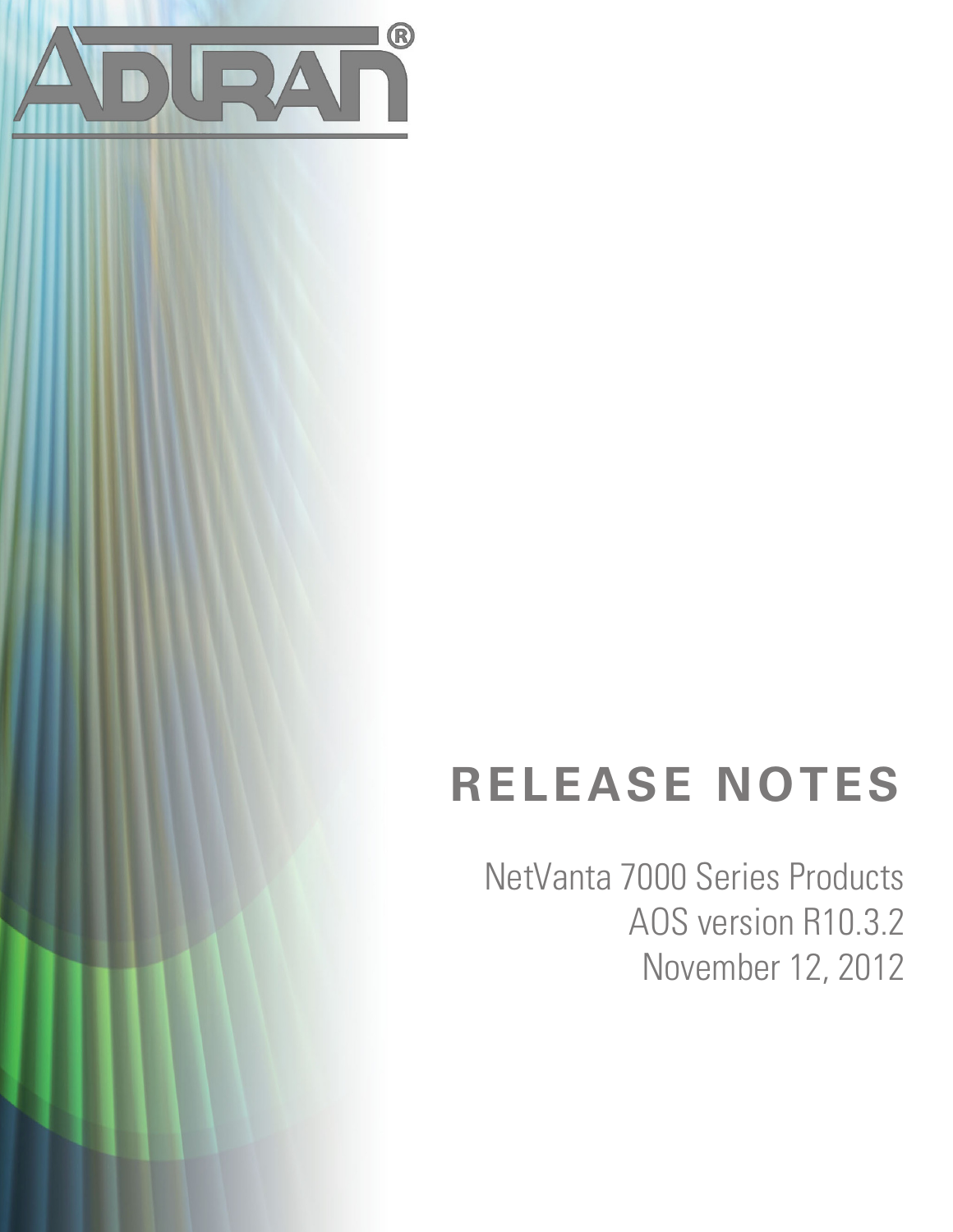## **Trademarks**

Any brand names and product names included in this manual are trademarks, registered trademarks, or trade names of their respective holders.

## **To the Holder of the Manual**

The contents of this manual are current as of the date of publication. ADTRAN reserves the right to change the contents without prior notice.

In no event will ADTRAN be liable for any special, incidental, or consequential damages or for commercial losses even if ADTRAN has been advised thereof as a result of issue of this publication.

### **Toll Fraud Liability**

Be advised that certain security risks are inherent in the use of any telecommunications or networking equipment, including but not limited to, toll fraud, Denial of Service (DoS) attacks, loss or theft of data, and the unauthorized or illegal use of said equipment. ADTRAN OFFERS NO WARRANTIES, EITHER

EXPRESSED OR IMPLIED, REGARDING THE PREVENTION, DETECTION, OR DETERRENCE OF TOLL FRAUD, NETWORKING ATTACKS, OR UNAUTHORIZED, ILLEGAL, OR IMPROPER USE OF ADTRAN EQUIPMENT OR SOFTWARE. THEREFORE, ADTRAN IS NOT LIABLE FOR ANY LOSSES OR DAMAGES RESULTING FROM SUCH FRAUD, ATTACK, OR IMPROPER USE, INCLUDING, BUT NOT LIMITED TO, HUMAN AND DATA PRIVACY, INTELLECTUAL PROPERTY, MATERIAL ASSETS, FINANCIAL RESOURCES, LABOR AND LEGAL COSTS. Ultimately, the responsibility for securing your telecommunication and networking equipment rests with you, and you are encouraged to review documentation regarding available security measures, their configuration and implementation, and to test such features as is necessary for your network.

### **ADTRAN Technical Support Community**

For information on installing and configuring ADTRAN products, visit the ADTRAN Support Community, https://supportforums.adtran.com.



**Pre-Sales Technical Support** (888) 423-8726 application.engineer@adtran.com

**Corporate Office** 901 Explorer Boulevard P.O. Box 140000 Huntsville, AL 35814-4000 Phone: (256) 963-8000 www.adtran.com

**Post-Sales Technical Support** (888) 423-8726 support@adtran.com

Copyright © 2012 ADTRAN, Inc. All Rights Reserved.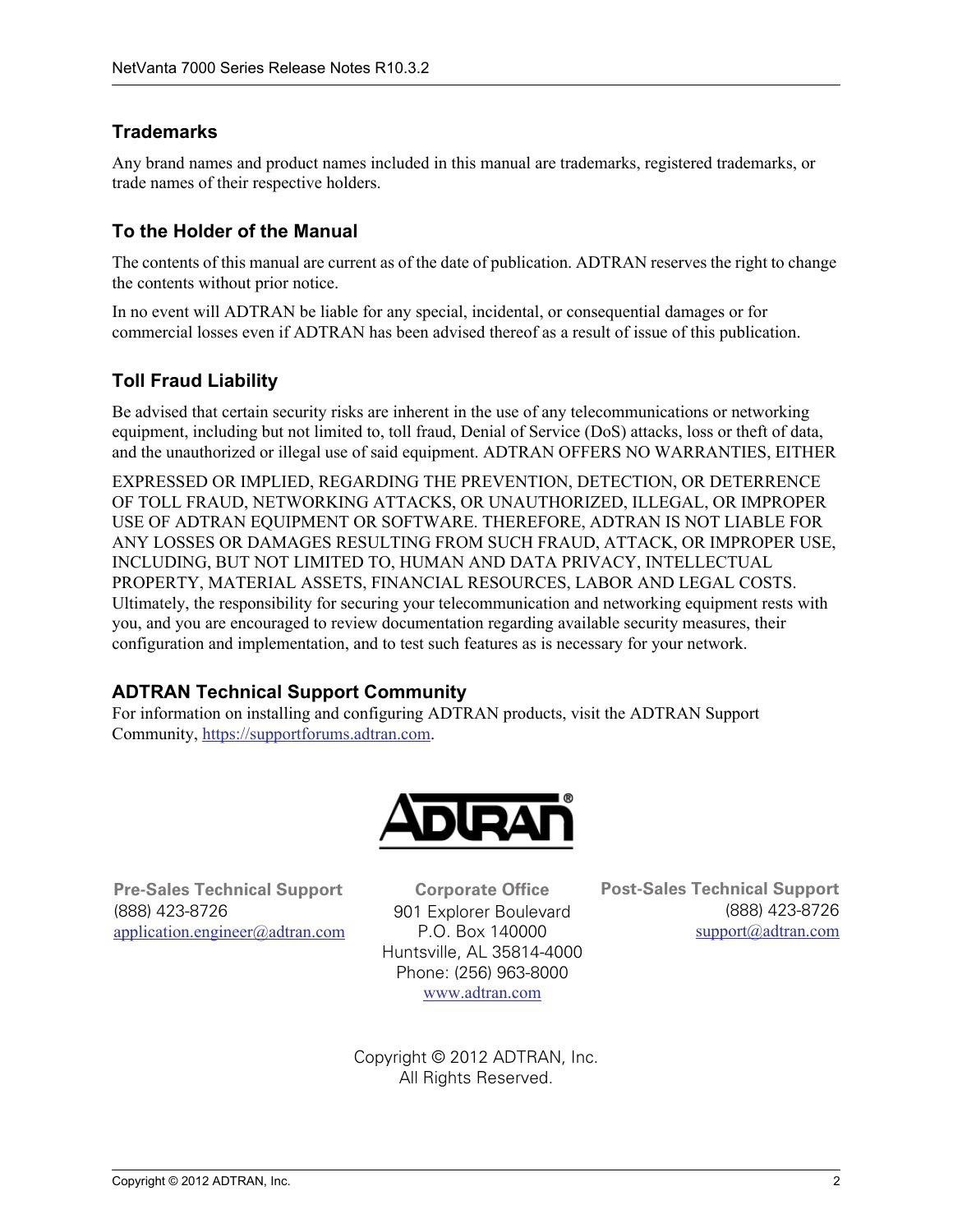# **Contents**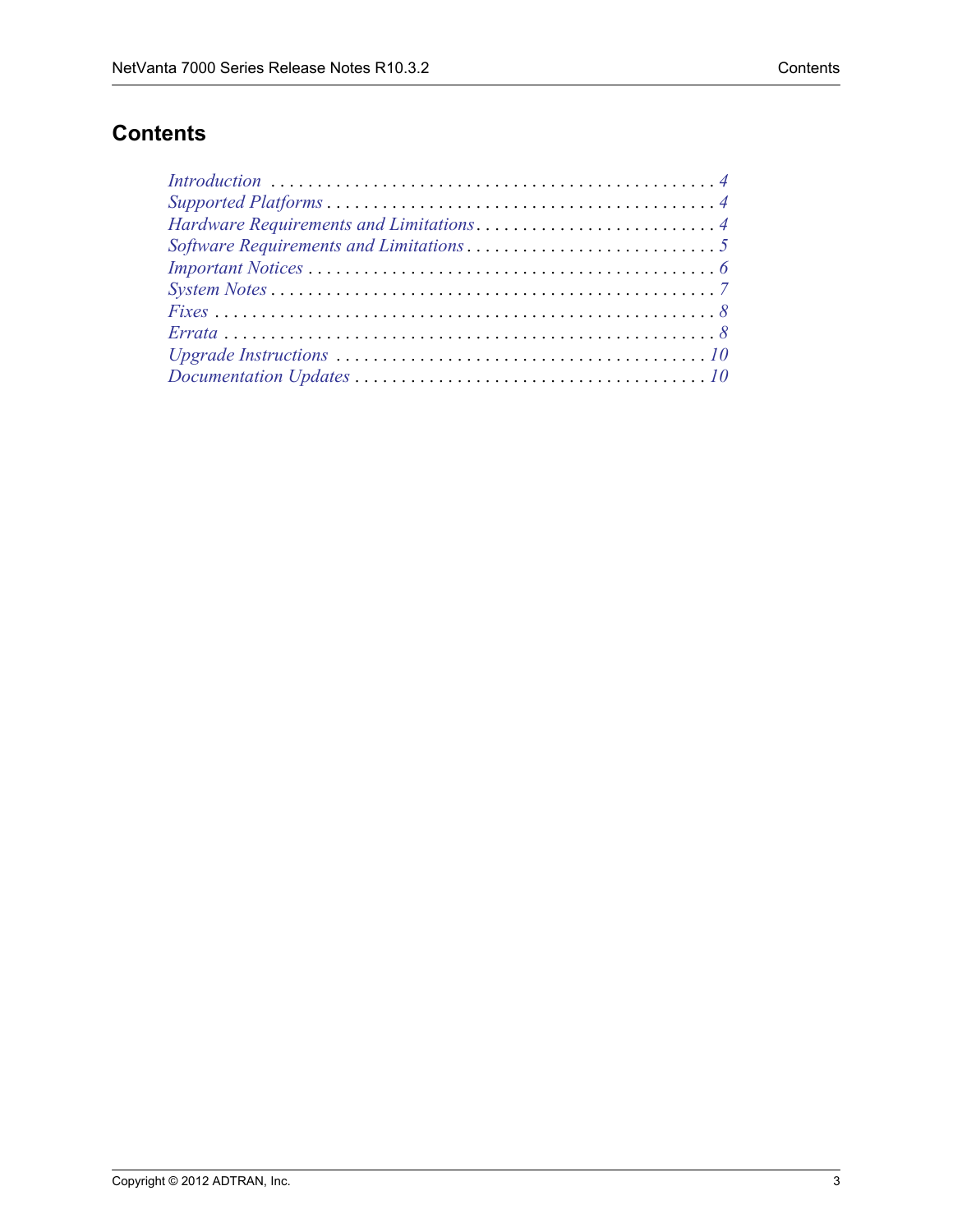## <span id="page-3-1"></span>**Introduction**

AOS version R10.3.2 is a maintenance release that addresses customer issues that were uncovered in previous code releases.

This release is generally available code. Results obtained during internal testing have been evaluated and the code has been determined to be ready for general availability. Caveats discovered during testing but not addressed in this build are listed in *[Errata on page 8](#page-7-1)*.

A list of new or updated documents for this release appears in *[Documentation Updates on page 10](#page-9-0)*.

Configuration guides, white papers, data sheets, and other documentation can be found in the ADTRAN Support Community, https://supportforums.adtran.com. The contents of these release notes will focus on ADTRAN's IP telephony products.

# <span id="page-3-0"></span>**Supported Platforms**

The following platforms are supported in AOS version R10.3.2.

- NetVanta 7100 IP Communication Platform
- NetVanta 7060 IP PBX

For a list of the software and firmware requirements, refer to the table in *[Minimum Software or Firmware](#page-5-1)  [Summary on page 6](#page-5-1)*.

To confirm the Boot ROM version of the ADTRAN unit, telnet or console to the unit and issue the **show version** command. In the command output, the Boot ROM version will be listed as **Boot ROM version XX.XX.XX**. If you require a Boot ROM upgrade, please contact ADTRAN Technical Support (support $@$ adtran.com or 888-423-8726) for assistance.

## <span id="page-3-2"></span>**Hardware Requirements and Limitations**

In an effort to maximize customer experience, whenever possible and applicable, ADTRAN will advertise the minimum hardware requirements for running the recommended software versions. While ADTRAN strives to support the newer software revisions on existing hardware, due to CPU, RAM, and other hardware limitations, it may not always be possible. In such instances, customers are advised to upgrade the hardware (including phones, NetVanta 7000 Series chassis, and accompanying networking gear) while upgrading their software, because performance issues and erratic behavior could cause certain product features to become nonfunctional. ADTRAN provides field advice whenever possible in these cases. Resellers and customers are advised to periodically check with ADTRAN Technical Support and field staff for these advisories, especially when upgrading to newer software revisions.

#### **NetVanta 7100 Hardware**

New features included with any AOS release warrant some attention before use by the customers, specifically the choice of the hardware platform on which the new AOS version will be installed.

There have been two revisions of NetVanta 7100 hardware. These are denoted by different part numbers: 1200796L1 (older) and 1200796E1 (newer). Beginning with AOS release A2.04, ADTRAN does not recommend using newer AOS versions on the older 1200796L1 units. These units continue to be field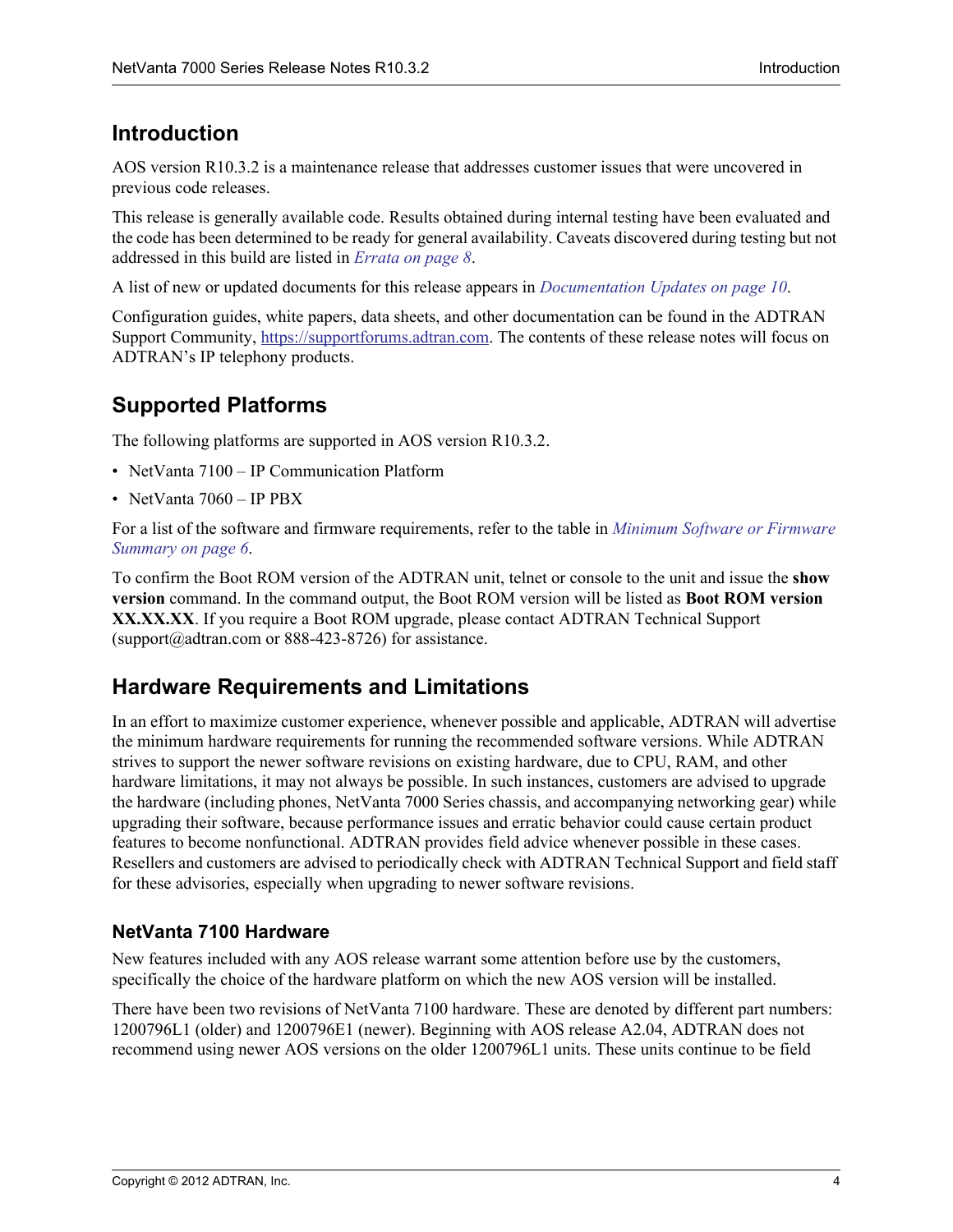worthy and would continue to perform as expected for their useful lifetime on software revisions prior to A2.04. However, due to differences in hardware, some or all of the new features might not be supported on the older hardware (1200796L1).

The 1200796L1 is explicitly NOT recommended for use for the following features or firmware releases:

- For any firmware release R10.x or higher
- Support for greater than 50 users. DSP resources were increased on 1200796E1 units, allowing additional TDM to IP conversions. The user limit on the 1200796L1 remains unchanged.
- SIP trunks that require the NetVanta 7100 to perform transcoding. This conversion is required if the SIP trunk provider does not support G.729.
- Use of the Echo Return Loss (ERL) tool.

While there are no further known constraints for other features at this time, keep updated on any future advisory by ADTRAN. The recommended hardware for the AOS A2.05 and later features is 1200796E1. Contact your ADTRAN representative about the options available to you if you have a 1200796L1 unit, and want to use a newer release.

#### **IP Phone Models**

Beginning with release A4.x, the legacy Polycom phones (IP 430, IP 501, IP 601 and IP 4000) do not support all the features available in the current AOS and phone firmware releases. Customers could experience sluggish behavior on these older generation phones when used in conjunction with newer software releases. If you experience sluggish behavior after an upgrade, contact ADTRAN Technical Support for a solution. This could involve either upgrading the phone hardware (to the equivalent newer generation phone, such as IP 450, IP 550, IP 650, or IP 6000) or scaling back the feature load on the legacy phones.

## <span id="page-4-0"></span>**Software Requirements and Limitations**

This section defines the recommended firmware/software versions necessary for the related aspects of the NetVanta Unified Communications solution.

### **AOS Firmware Image Storage**

AOS firmware images can be stored on flash/non-volatile random access memory (NVRAM) as well as on CompactFlash<sup>®</sup> memory. However, it is recommended that the primary firmware image be stored on flash/NONVOL and the backup firmware be stored on CompactFlash.

To copy the current image from flash/NVRAM to CompactFlash, use the **copy flash** *<filename>* **cflash** *<filename>* command.

#### **Required AOS Bootcode Version**

When upgrading to AOS version R10.3.2, an upgrade to bootcode version A2.06.B1.01 is required. Check the table in *[Minimum Software or Firmware Summary on page 6](#page-5-1)* to verify you have the required minimum Boot ROM. Contact ADTRAN Technical Support for this bootcode version and instructions for loading it.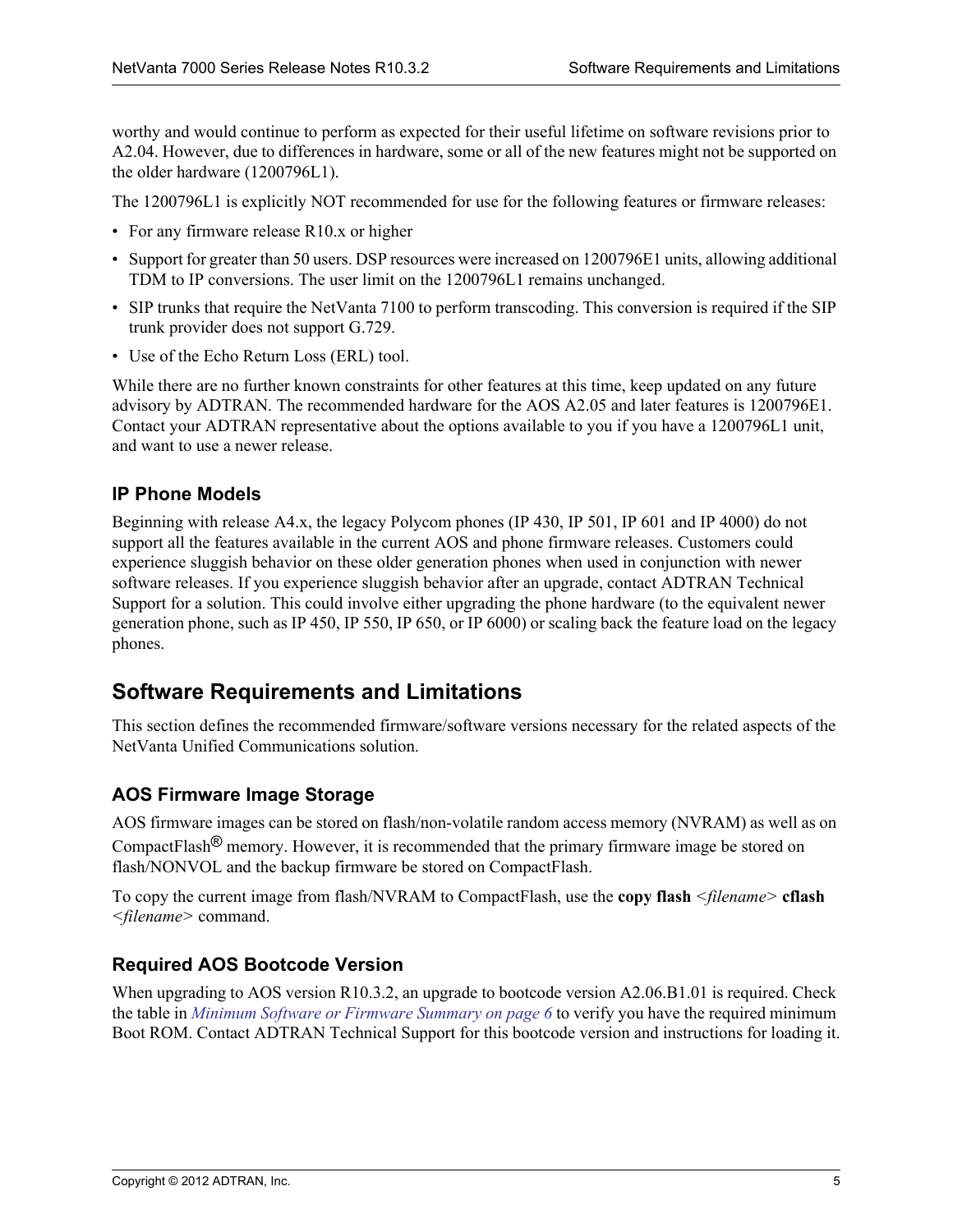| <b>Product or Phone Model</b>                                                       | <b>Minimum Software</b><br>or Firmware | <b>Minimum</b><br><b>Boot ROM</b> |
|-------------------------------------------------------------------------------------|----------------------------------------|-----------------------------------|
| NetVanta 7000 Series                                                                | A4.10 or later                         | A2.06.B1.01                       |
| NetVanta 6355/Total Access 900(e) Series                                            | A2.06 or later                         |                                   |
| NetVanta UC Server (as part of BCS)                                                 | <b>UCS 5.0.1</b>                       | Not applicable                    |
| ADTRAN IP 706/IP 712 phones                                                         | R <sub>2.3.0</sub>                     | 2.1.0                             |
| Polycom IP 321/IP 331 phones                                                        | 3.2.7                                  | 4.1.2 <sub>b</sub>                |
| Polycom IP 335, IP 450, IP 550/560, IP 650/670, IP<br>5000, IP 6000, IP 7000 phones | 3.2.7                                  | 4.1.2b                            |
| Legacy Polycom IP 430, IP 501, IP 601, IP 4000<br>phones                            | 3.1.8                                  | 4.1.2h                            |

#### <span id="page-5-1"></span>**Minimum Software or Firmware Summary**

These files can be downloaded from [http://www.adtran.com/support,](http://www.adtran.com/support) select **Software Downloads**, and choose the appropriate phone model from the **IP 700 Series**. Contact ADTRAN Post Sales Technical Support at (888) 423-8726 or email: support@adtran.com, if you are unable to download these files.

## <span id="page-5-0"></span>**Important Notices**

The following important notices are provided in addition to the previous *[Supported Platforms](#page-3-0)*, *[Hardware](#page-3-2)  [Requirements and Limitations](#page-3-2)*, and *[Software Requirements and Limitations](#page-4-0)* sections to ensure successful deployment.

### **Upgrades to AOS version R10.2.0 and Later**

Beginning with AOS version R10.2.0, the syntax of certain commands was modified from previous AOS versions (such as AOS A2.x, A4.x and A5.x) by either removing or adding the **ip** keyword. In general, when the **ip** keyword appears in a command, it signifies that the command is only applicable to IPv4 functionality. As more features introduce IPv6 support, the **ipv6** keyword is added to signify the command is only applicable to IPv6 functionality. The **ip** keyword has been removed from several commands to signify that the command has both IPv4 and IPv6 functionality.

Due to this syntax change, downgrading a NetVanta 7000 Series product configured in AOS version R10.2.0 or higher to a previous AOS version (such as AOS A2.x, A4.x and A5.x), could cause service disruption because the new syntax might not be recognized by the previous version. Upgrading a unit from an older AOS version to AOS version R10.2.0 or later will not cause service disruption because both the old and the new syntaxes are accepted. **It is recommended that a full copy (data and voice settings) of the configuration be saved prior to upgrading to AOS R10.2.0 and above**. This can be done from the **Utilities > Configuration** page in the GUI.

For more information on specific commands, refer to the *AOS Command Reference Guide* available at https://supportforums.adtran.com.

Please note that the NetVanta 7000 series does not support IPv6 at this time. If you envision needing any IPv6 features natively on the NetVanta 7000 series, then contact your ADTRAN representative with your request. In general, we recommend using an IPv6 capable ADTRAN router with the NetVanta 7000 series for any IPv6 features.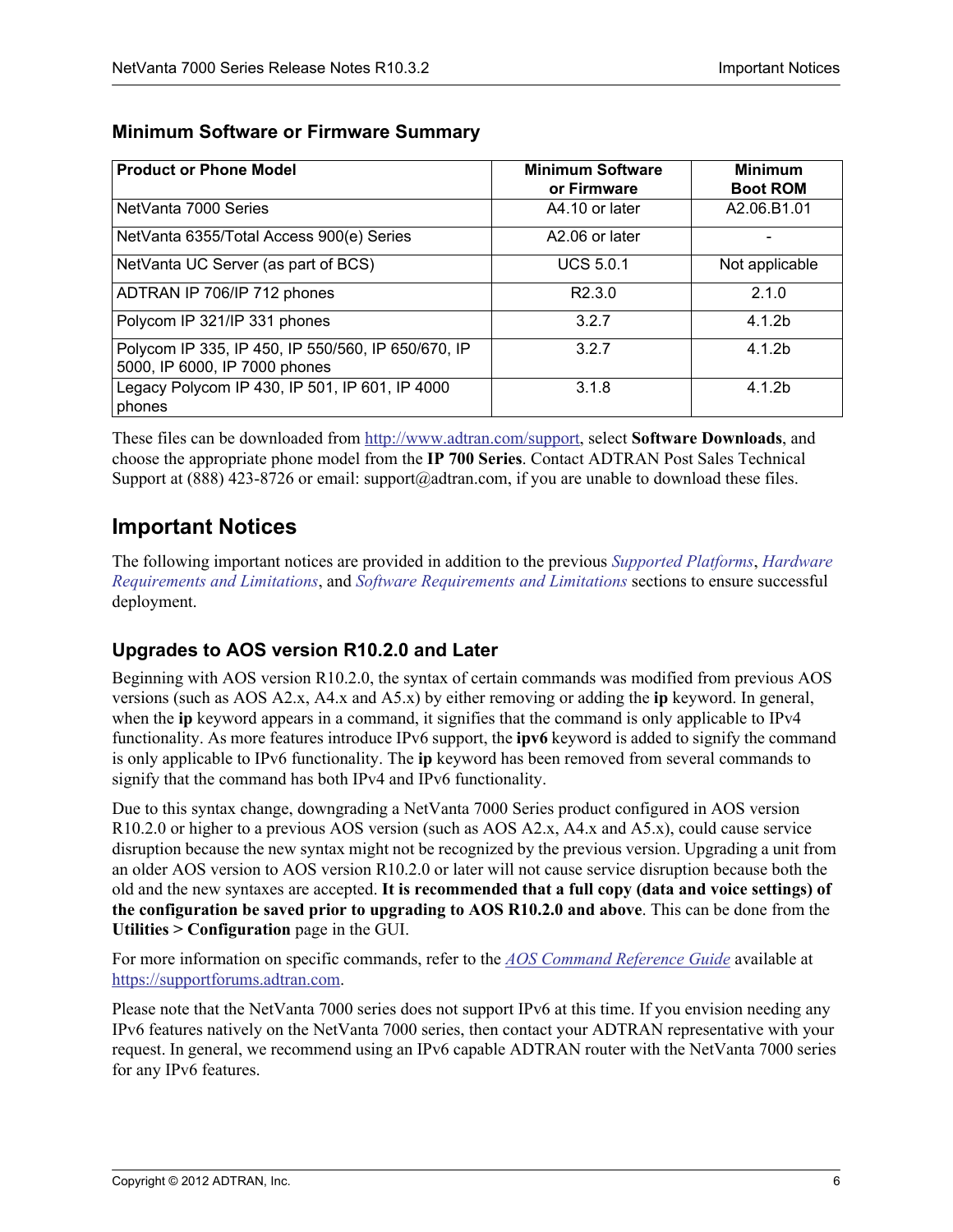#### **Default Firewall Configuration Changes**

Changes were made to the default firewall configuration to increase security of voice platforms when connected to the Internet. These changes can impact remote phones and SIP trunking applications, but do not impact local phones on the NetVanta 7000 Series.

- In AOS versions A2.01.00 through A2.03.00.SC, the default Public access control policy (ACP) allowed SIP traffic (destined for UDP port 5060) inbound. For AOS A2.04.00.SC and above, this traffic is no longer allowed by the factory default configuration. Instead, the installer is required to selectively customize the Public ACP to allow SIP traffic from remote sites and SIP trunking providers.
- Units that were shipped with AOS versions through A2.03.00.SC contain a default configuration that allows inbound SIP traffic (destined for UDP port 5060). These configurations should be modified before deployment. Guidelines for this configuration are given in the *[NetVanta 7000 Series Security Guide](https://supportforums.adtran.com/docs/DOC-2951)* available from the ADTRAN Support Community, https://supportforums.adtran.com.

#### **Notice of Defined Voicemail File Limit**

The NetVanta 7000 Series products can maintain a maximum of 3000 voicemails per system. The implementation of voicemail message expiration allows the system to remain within the defined limit. Upgrading the CompactFlash card to a larger card is not supported and will not result in more voicemail storage. Should you need to replace a failed CompactFlash card, contact ADTRAN Technical Support for assistance.

#### **Updates to Web Interface Pages**

On occasion, changes are made to web pages in the NetVanta 7000 Series web interface that may require files in the browser cache to be purged. This can be done in most browsers by deleting the browsing history or by pressing Ctrl-F5 in most cases.

## <span id="page-6-0"></span>**System Notes**

**This section outlines known caveats for** AOS version R10.3.2**.**

- The **match ani** command used for ANI substitution will match on the received ANI prior to any global ANI substitutions. The **match ani** command used for adding or substituting diversion headers will match on the modified ANI after the global ANI substitutions are applied.
- During conferences that use the conference bridge in UC Server, when one member in a conference places the call on hold, music may stream to all members that have joined the conference.
- Caller ID does not display on pickup \*52xxxx\*.
- The Personal Phone Manager's User Status monitoring list may return the list from the previous user's browser session if more than one user shares the desktop browser. The work around is to delete all cookies and restart the browser.
- Calls with caller IDs that contain special characters can be disconnected when placed on hold by an Advatel IP Console.
- Adding a T1/E1 link to an existing Multilink PPP bundle using the GUI causes the PPP link to bounce when applied. The PPP link will go down and immediately recover; however, some packets could be lost. To work around this issue, a T1/E1 can be added using the CLI, and the link will stay up while the addition is applied.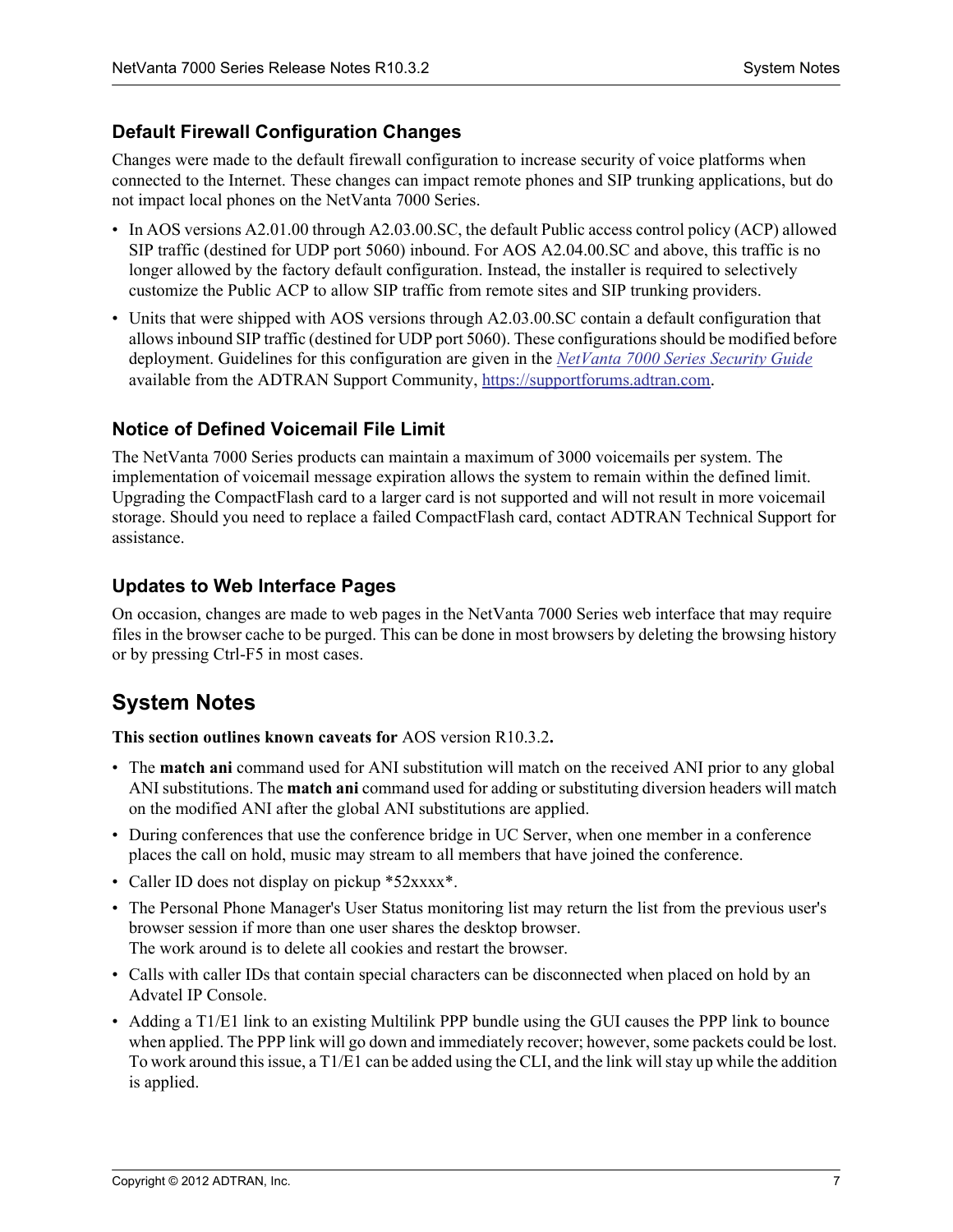- Calls using the G.729 CODEC are limited to 25 calls for E1 PRI.
- FindMe-FollowMe treats all calls from the auto attendant as internal calls.
- SNOM M3 phones do not support attended transfer at this time. This and other caveats will be documented in a future configuration guide for using the SNOM phones with the NetVanta 7000 Series.

## <span id="page-7-0"></span>**Fixes**

#### <span id="page-7-2"></span>**This section highlights major bug fixes in** AOS version R10.3.2.

- SIP messages received with more than one SDP media specified caused a reboot.
- In rare cases, it was possible for the ADTRAN unit to reboot if an INVITE with a malformed replaces header was received.
- Changes made to boot settings on the IP Phone Globals >Boot Settings GUI menu caused an error if the customer was previously running R10.2 code and upgraded to R10.3+.
- An inbound call on a user role PRI could fail if caller ID name was received after the initial ISDN Setup message.
- When editing a phone configuration, the column containing the wrench icon was too large, which obscured the ability to add line keys.
- A reboot would occur when all of the following conditions were met:

•

- - A received SIP message (most likely an INVITE) contained a Diversion header.
- - The user portion of URI in the Diversion header was in E.164 format.
- - The country code in the Diversion user did not match the one configured on the unit.
- - The length of the Diversion user (including the '+') was less than 16, and the combined length of the configured IDD prefix and the diversion user (excluding the '+') was greater than or equal to 16.

## <span id="page-7-1"></span>**Errata**

#### **The following is a list of errata that still exist in** AOS version R10.3.2**.**

- The unit's FTP server does not respond properly to a LIST command with the required carriage return / line feed formatting. This results in some FTP clients failing to connect.
- Port authentication does not function on the NetVanta 7100.
- Calls placed from a local user to another local user with find FindMe-FollowMe enabled will result in one-way audio when the call is forwarded to an external phone. This only occurs if ringback-only is enabled and press-to-accept is disabled.
- If a call proceeds through FindMe-FollowMe to an Auto Attendant and is then transferred to another number, the unit will reboot.
- Adding a description to a status group on the Status Groups GUI menu may result in a 503 Service Unavailable response.
- Issuing the **factory-default** command writes default values to the startup configuration, but it does not ensure that the current boot configuration is reset to the startup configuration.
- In an Executive Ring type ring group with media anchoring enabled, ring group calls from a SIP phone result in one-way audio when the executive member answers.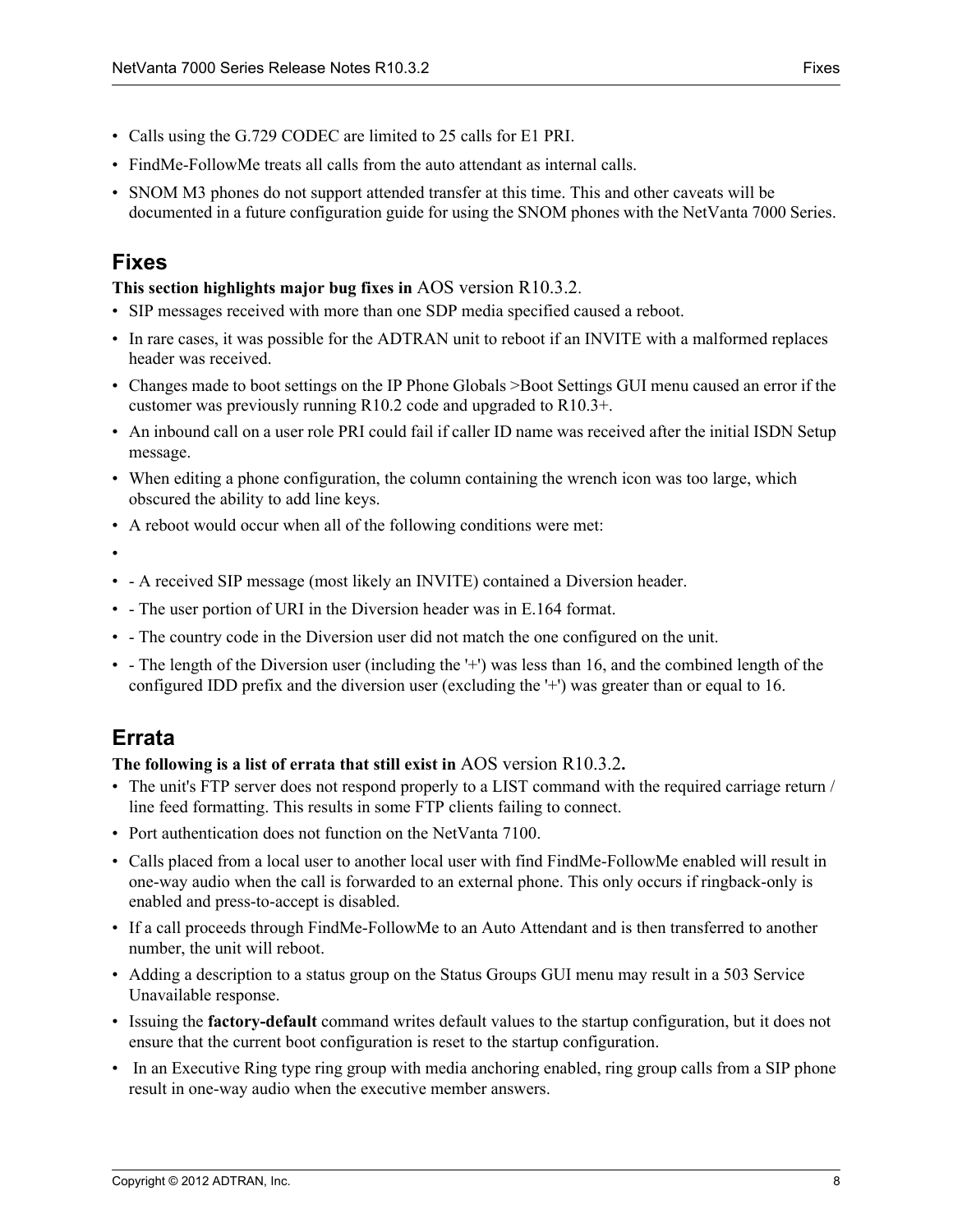- Systems with greater 16 simultaneous G.729 encoded SIP calls to a PRI trunk may experience voice quality degradation. It is recommended that customers who require greater 16 simultaneous SIP to PRI trunk calls configure the system to use G.711 encoding which is not affected.
- SIP trunk calls may not hear ring back when calling into an Auto Attendant and reaching a ring group with a linear hunt type. Ring back may stop after the second phone of the ring group is presented the call. If the ring group is called directly (not through an Auto Attendant) or if the group is configured as ring-all type this will not occur.
- Single Number Reach may fail to detect fax tones from certain fax machine models.
- The incorrect CODEC is chosen for FindMe-FollowMe calls when the user is set to provide ringback. This does not occur when using only CODEC G.711.
- The Update Directories action in the GUI does not properly update the directories for individual Polycom phones.
- FindMe-FollowMe fails with the Single Number Reach service in the NetVanta BCS.
- The Switchboard may be unable to find a target for call routing, causing a reboot.
- When Creating a New User in the GUI, DID numbers and aliases are not saved if the **Edit Config** button is pressed followed by the **Apply** button.
- When a voice user is configured for an empty caller ID number, the name is not being transmitted either.
- Polycom IP 320/321/330 phones do not display the users extension.
- In the GUI, when configuring the voicemail notification schedule for a user, the times Midnight and Noon are not listed in the correct order.
- Configuring a user to have Dialtone Only message waiting does not result in a SIP NOTIFY to SIP endpoints when a new message is waiting.
- Modifying a voice user on the GUI results in two duplicate User successfully updated messages.
- Creating a new phone configuration results in an inapplicable sync dialog.
- The Polycom conference split feature does not function for Shared Line Appearances. The split can appear to be functioning, but there may be no talk path.
- When VQM is enabled, there is no audio for external calls on a simple remote phone configuration.
- When local packet capturing completes and while it is being exported, the voice quality may be adversely affected.
- The Polycom configuration files, sip  $31x.cfg$  and sip  $32x.cfg$ , are not up to date with the latest files provided by Polycom.
- On the Numbered Options tab in the GUI, the Value field does not display completely.
- Using pickup groups with media anchoring may result in one way audio.
- Deleting all voicemails in a user account using the PPM is very slow and may not completely empty the voice mailbox.
- Using the PPM to delete a large number of voicemails may result in a error dialog box that persists.
- The NetVanta 7100 fails to send a NOTIFY to the Advatel IP console after a status group subscription if the group contains 32 members.
- Call Coverage incorrectly states that it goes to Busy for some System Modes.
- The Request-URI field in the INVITE sent to a remote phone is being encrypted.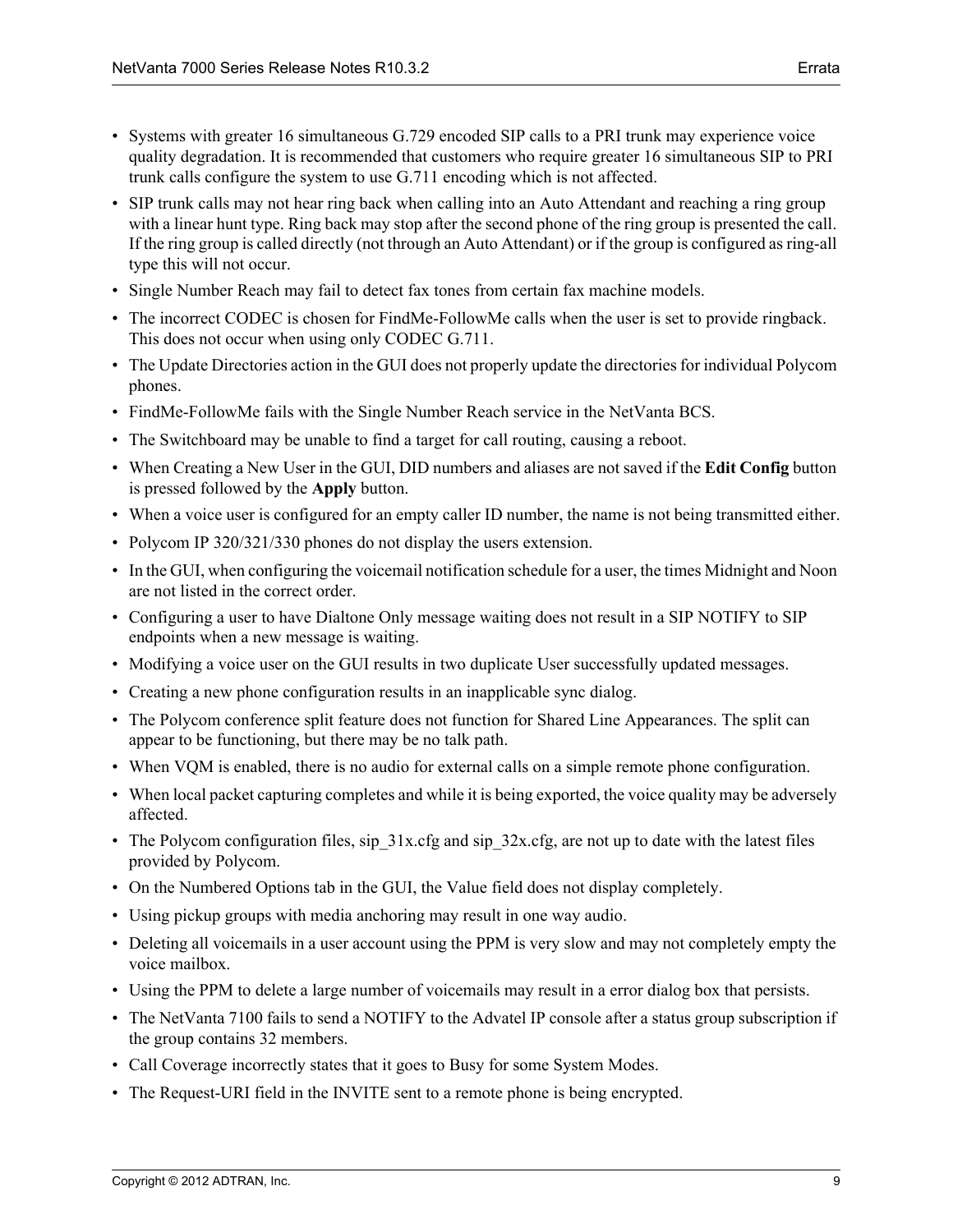- If a local user calls another local user with FindMe-FollowMe enabled, and the call is forwarded over a SIP trunk to a Metaswitch, the forwarded call may result in one-way audio.
- When media anchoring is configured and the group ring type is set to Executive Ring, calling the ring group from a SIP phone results in one way audio when the executive member answers.
- The Configuration Successfully Saved dialog box does not appear when saving the configuration from the System Summary GUI menu.
- A FindMe-FollowMe user, configured never to ring under call coverage, cannot be used as the destination to record prompts from the Audio Prompts menu on the NetVanta 7100 GUI.
- It is not possible from the GUI to set the number of rings for a user with a call coverage list.
- When using FindMe-FollowMe on a NetVanta 7100, internal calls forwarded to voicemail will function properly, but voicemails forwarded to an external server do not function properly. When Ringback Only is disabled on the NetVanta 7100, only the Refer the Call FindMe-FollowMe action can be used to direct inbound calls to a voice mailbox not located on that unit.
- In FindMe-FollowMe actions, where the accept option is available (enabled) but the number of seconds before disconnect has been set to a low value, the call may disconnect before the user can hear the caller's name or have a chance to press 1 to accept the call. The workaround is to increase the action time setting to allow additional time to accept the call.
- When calling to a shared line appearance, audio may not be passed between the endpoints if one of them is behind NAT due to the RTP port being reported incorrectly in SDP to the phone. The issue can be avoided by not registering phones with shared appearances to an interface that is configured for NAT.
- Modem tone detection does not function on ring group calls.
- T.38 FAX call tests fail after T1 PRI loss and system timing shifts. A reboot is required to clear the condition.
- When configuring call coverage, setting the Ring Extension to Never results in a three-second delay delivering voice traffic to the ADTRAN phone.

# <span id="page-9-1"></span>**Upgrade Instructions**

Upgrading ADTRAN products to the latest version of AOS firmware is explained in detail in the configuration guide *[U](https://supportforums.adtran.com/docs/DOC-1672)pgrading Firmware in AOS*, available at https://supportforums.adtran.com[.](http://www.adtran.com/web/page/portal/Adtran/wp_support_softwaredownloads)  [Firmware upgrades are available on the](http://www.adtran.com/web/page/portal/Adtran/wp_support_softwaredownloads) *Support/Software Downloads* [section of the ADTRAN website at](http://www.adtran.com)  [h](http://www.adtran.com)ttp://www.adtran.com.

## <span id="page-9-0"></span>**Documentation Updates**

[The following documents were updated or newly released for AOS version R10.3.2 or later specifically for](https://supportforums.adtran.com)  the AOS products. These documents can be found on ADTRAN's Support Forum available at [h](https://supportforums.adtran.com)ttps://supportforums.adtran.com. You can select the hyperlink below to be immediately redirected to the document.

- *• [AOS Voice International Configuration Guide](https://supportforums.adtran.com/docs/DOC-1824)*
- *• [Configuring Remote Phones with an AOS SIP Gateway](https://supportforums.adtran.com/docs/DOC-5055)*
- *[Configuring Simple Remote Phones for the NetVanta 7000 Series](https://supportforums.adtran.com/docs/DOC-5027)*
- *Configuring SIP Trunking Gateway for Use with NetVanta ECS*